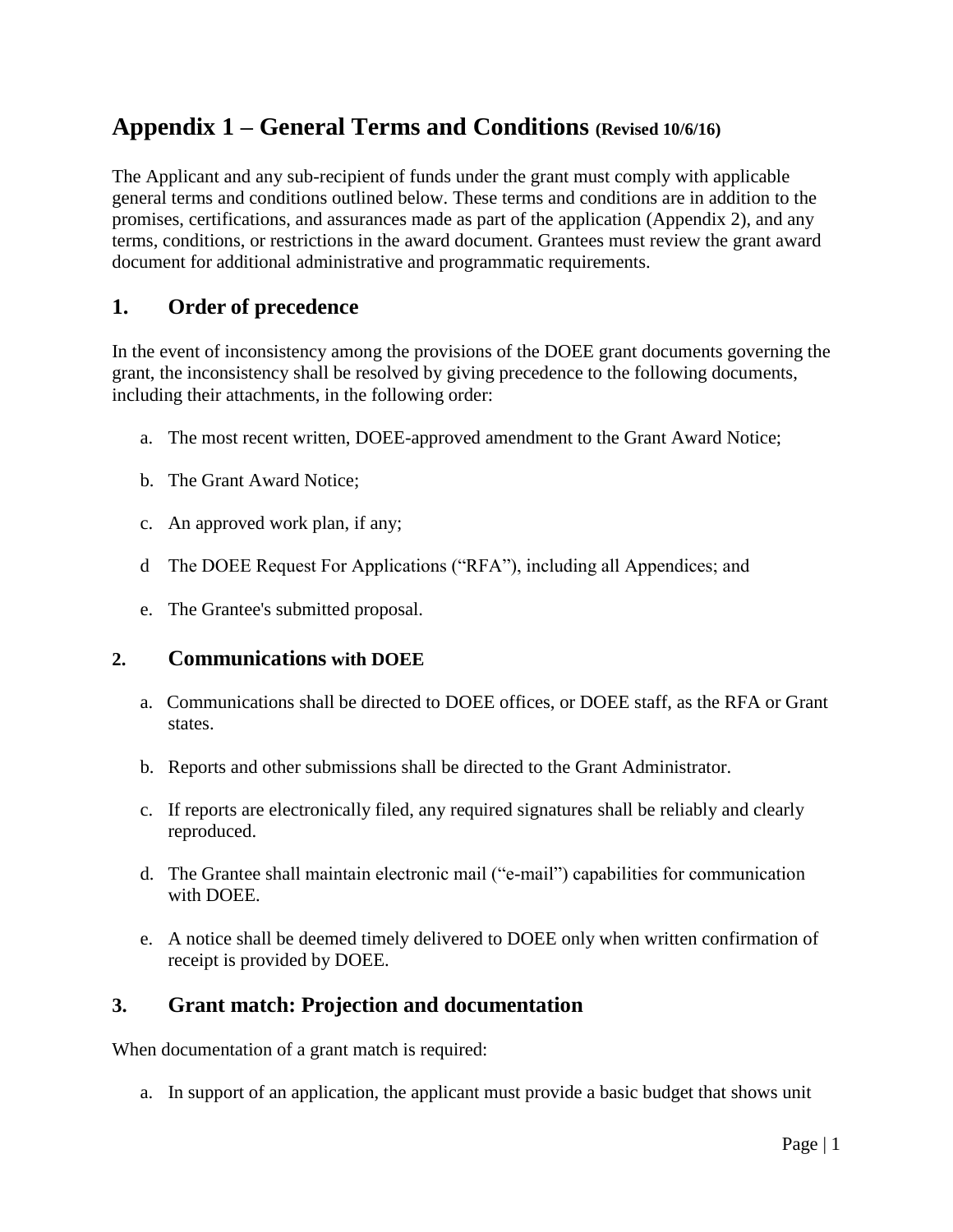rates and quantities, as with hours worked, square feet used, or miles driven; and

- b. In support of an award, the Grantee must provide the following, which must be acceptable to DOEE, unless DOEE revises or waives the requirement in writing:
	- (1) Documentation for salary and items purchased in the same form as required in Section 9 of this document.
	- (2) Documentation of in-kind match, including detail for volunteers. Volunteer hours provided to the Grantee by individuals will be valued at rates consistent with those ordinarily paid for similar work in the Grantee organization. If the Grantee does not have employees performing similar work, the rates will be consistent with those ordinarily paid by other employers for similar work in the same labor market. Donated space, as for a meeting or event, may be valued according to a written statement from a property's owner or manager. Donated vehicle use may be valued as provided for reimbursement of travel.

#### **4. Communication of a material change**

The Applicant and the Grantee shall advise DOEE immediately orally and thereafter immediately in writing, if:

- a. A material condition of the Application or performance of the grant has changed. A material condition includes: the loss of a staff member proposed as a principal; the lack of funds to pay bills incurred for the grant's activities; the expenditure of granted funds for non-granted activities, materials, or supplies; or a change in the Applicant's governance; or
- b. The Grantee's insurance coverage has been reduced, or the Grantee has been notified of a cancellation in whole or in part of its insurance.

## **5. Compliance as a continuing condition of eligibility**

The Applicant must continue to comply with these terms during the Grant period, if awarded a grant. If, as the Grantee, the Applicant fails to comply with the terms and conditions of this award, DOEE may suspend, terminate, take other corrective action (including, but not limited to, recovery of funds provided under the Grant), or initiate dispute resolution.

#### **6. Grant award contingent on available funding**

The grant award and DOEE's distribution of funds pursuant to the grant award are subject to the availability of funding from the sources identified in the RFA for the particular grant opportunity or project. DOEE's ability to provide funds is, and shall remain subject to, the provisions of:

a. The Federal Anti-Deficiency Act, 31 U.S.C. §§ 1341, 1342, 1349, 1351;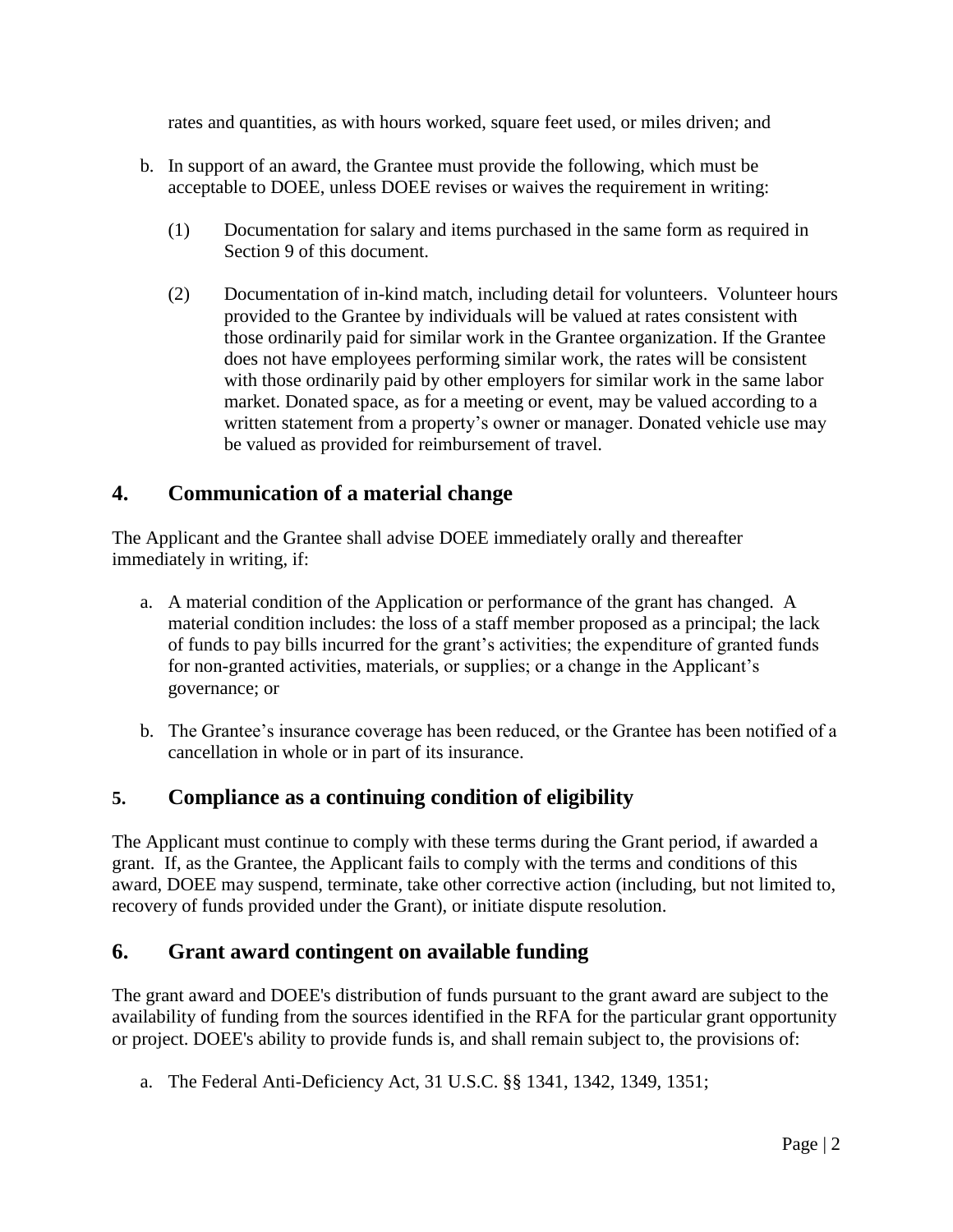- b. The District Anti-Deficiency Act, D.C. Official Code § 47- 355.01- 355.08; and
- c. Any amendments to these statutes.

## **7. Bonding Requirements**

A bond is not required of the Grantee unless DOEE states the requirement in writing.

If DOEE does require a bond, the Grantee, before accepting the grant, must secure the bond in an amount not less than the total amount of the funds awarded, against losses of money and other property:

- a. Caused by fraudulent or dishonest act, and
- b. Committed by an employee, board member, officer, partner, shareholder, or trainee.

## **8. Grant period**

The period of this Grant shall begin on the date on which DOEE notifies the Applicant of the complete execution and DOEE approval of the award of the Grant ("begin date"), typically given through a Grant Award Notice. On and after the begin date DOEE's terms and other documents, including the terms of the RFA and the documents it incorporates, apply to the Applicant as "Grantee"

The period of the Grant shall end on the date stated in the Grant Award, unless DOEE modifies it in writing ("end date").

#### **9. Payment**

- a. The Grantee will be reimbursed for work performed and expenses incurred.
- b. DOEE will not reimburse the Grantee for grant-related expenditures made before the begin date.
- c. The Grantee may submit its invoices for grant-related reimbursement as it finds convenient. Invoices must be sent to the address, or addresses, stated in the Grant Award Notice and the Purchase Order.
- d. The Grantee's reimbursement request must include a signed invoice, on organization letterhead, with federal tax identification number and supporting documentation. The submittal to DOEE must include:
	- (1) For employee labor: For the relevant period, a payroll report, with information drawn from an official book or record, like a payroll register, official time sheet or time card/s, approved by a Grantee representative.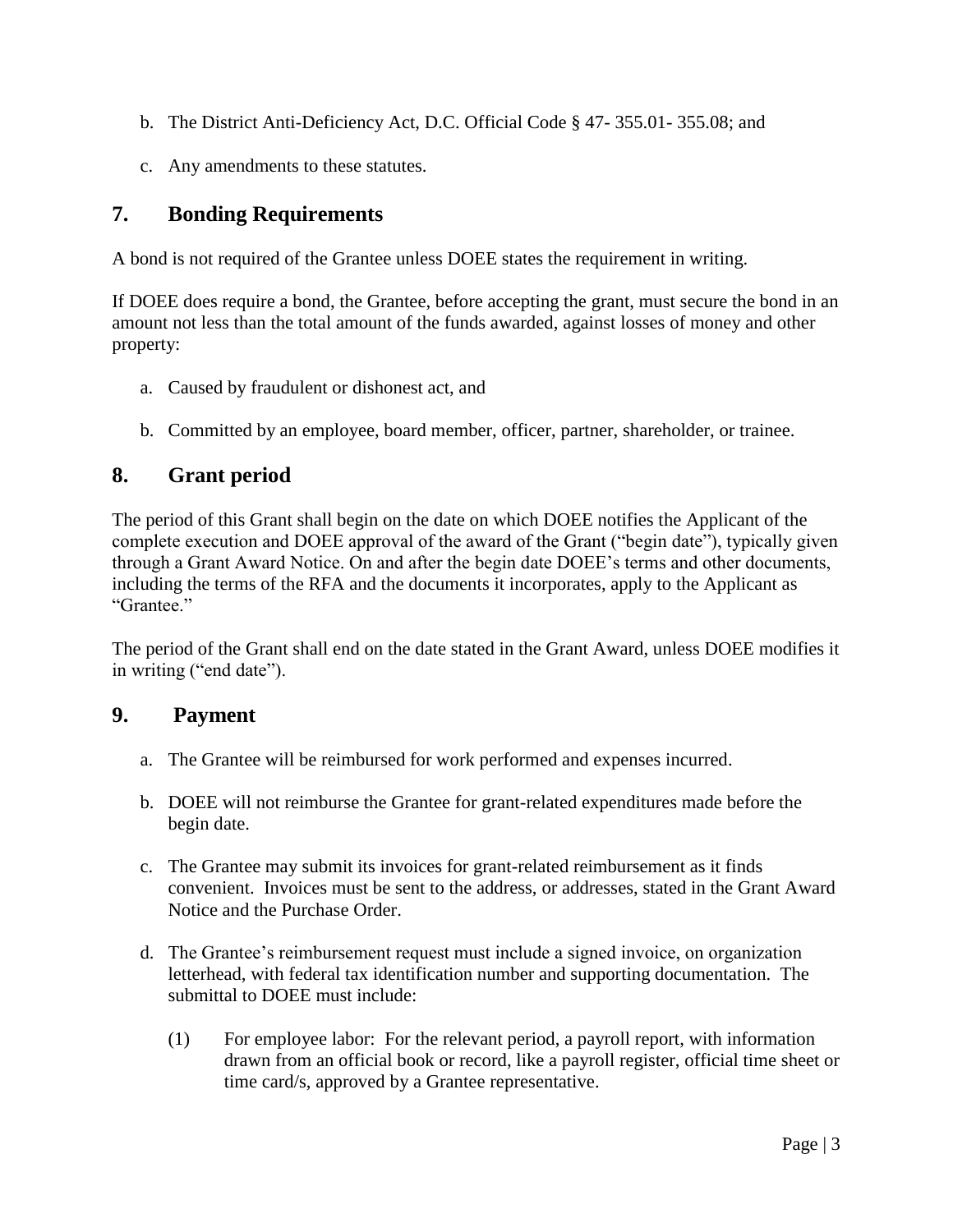- (2) For contractor expenditures: Expenditures must be supported by invoices. Contractor invoices must rest on information drawn from an official book or record.
- (3) For other expenditures: Expenditures must be supported by invoices or receipts.
- e. The Grantee must keep backup documentation, to show:
	- (1) For Grantee:
		- (a) For labor: the official books and records information showing employee name, title, hours worked that are charged to this grant, and pay rate for the period (typically like a payroll register, official time sheet or time card/s);
		- (b) For non-labor: invoices and receipts that identify or describe the invoiced item, showing quantity, rate or price, and for procured items including contractor and sub-grantee invoices, proof of payment.
	- (2) For Grantee's contractor or sub-grantee:
		- (a) For labor: the official books and records information showing employee name, title, hours worked that are charged to this grant, and pay rate for the period (typically like a payroll register, official time sheet or time card/s); and
		- (b) For non-labor: invoices and receipts that identify or describe the invoiced item, showing quantity, rate or price, and for procured items, proof of payment.
- f. In some circumstances DOEE may require documents supporting an accounting entry before releasing payment. Such information may include:
	- (1) General ledger screen shots or excerpts, showing paid bills or expenditures;
	- (2) Copies of canceled checks or bank statements of electronic transfers;
	- (3) Statements from contractor, subcontractor and vendors that their bills have been paid; or
	- (4) Reports of on-site inspections or audits.
- g. In limited circumstances, and at DOEE's sole discretion according to its policy, DOEE may provide a portion of grant funds for the Grantee's start-up costs as an advance.
	- (1) The Grantee must have requested such funding in its proposal filed in response to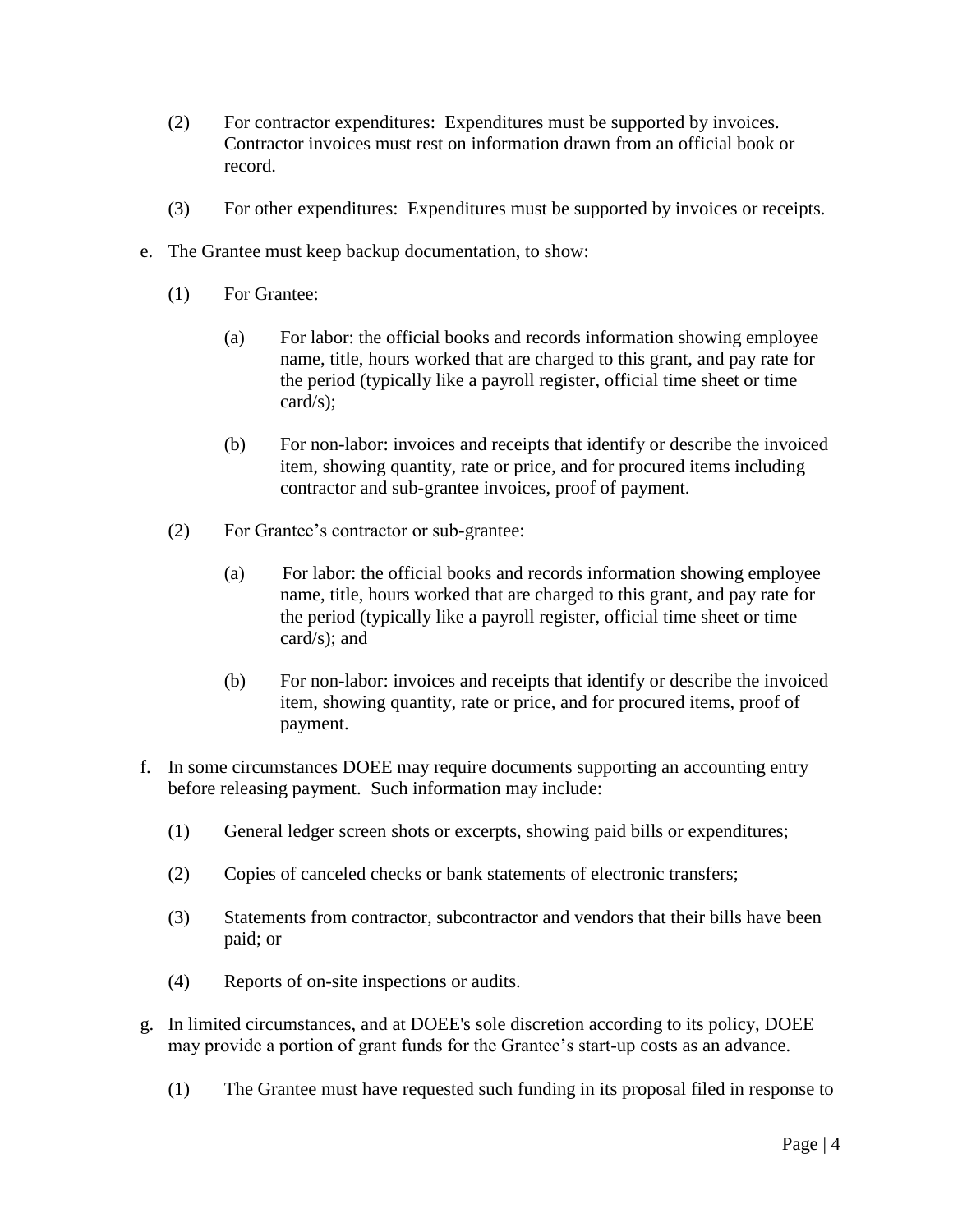the RFA.

- (2) Advance payments shall not exceed the lesser of 25% of the grant award or \$100,000. Exceptional cases that may justify a greater amount, such as for the purchase of equipment, require the written approval of the Department's Director. The advance funds shall be spent by the grantee within the DC Government fiscal year during which the advance is made. The Grantee must submit to DOEE documentation showing evidence of expenditures using the advance.
- h. DOEE will withhold the final reimbursement payment equal to the amount advanced or up to twenty five percent (25%) of the grant award (whichever is higher) until all activities have been completed, including the Grantee's submission of the final report.
- i. The sum of all monies paid to the Grantee pursuant to the grant award shall not exceed the total amount stated.
- j. Notwithstanding the above, DOEE may withhold payment if DOEE determines that the Grantee has failed to comply with terms of the grant award.

## **10. Unethical conduct**

- a. The Applicant/Grantee shall avoid unethical conduct with respect to securing and administering granted funds, with ethical conduct to be measured generally against the provisions of the District Ethics Manual (most recent edition as of the time the grant is awarded), found at [www.bega.dc.gov,](http://www.gega.dc.gov./) under the heading for documents.
- b. In particular, the Grantee shall avoid:
	- (1) Apparent and actual conflicts of interest;
	- (2) Contributing to a violation of the District's restrictions on gifts to District personnel; and
	- (3) Contributing to a violation of the two-year ban on District personnel taking certain actions regarding a "particular matter" described in the District Ethics Manual.
- c. No Applicant/Grantee shall employ or retain a person or selling agency to solicit or secure this grant, a payment under it, or an amendment, upon an agreement or understanding for a commission, percentage, brokerage, or contingent fee. Except, an applicant or grantee may condition its compensation for a bona fide employee on grantrelated job performance, and may retain an attorney for compensation permitted by the District's Rules of Professional Conduct.
- d. With respect to grant funds, the Grantee and Grantee's employees, officers, or agents shall not solicit or accept a gift, gratuity, favor, or anything of monetary value from a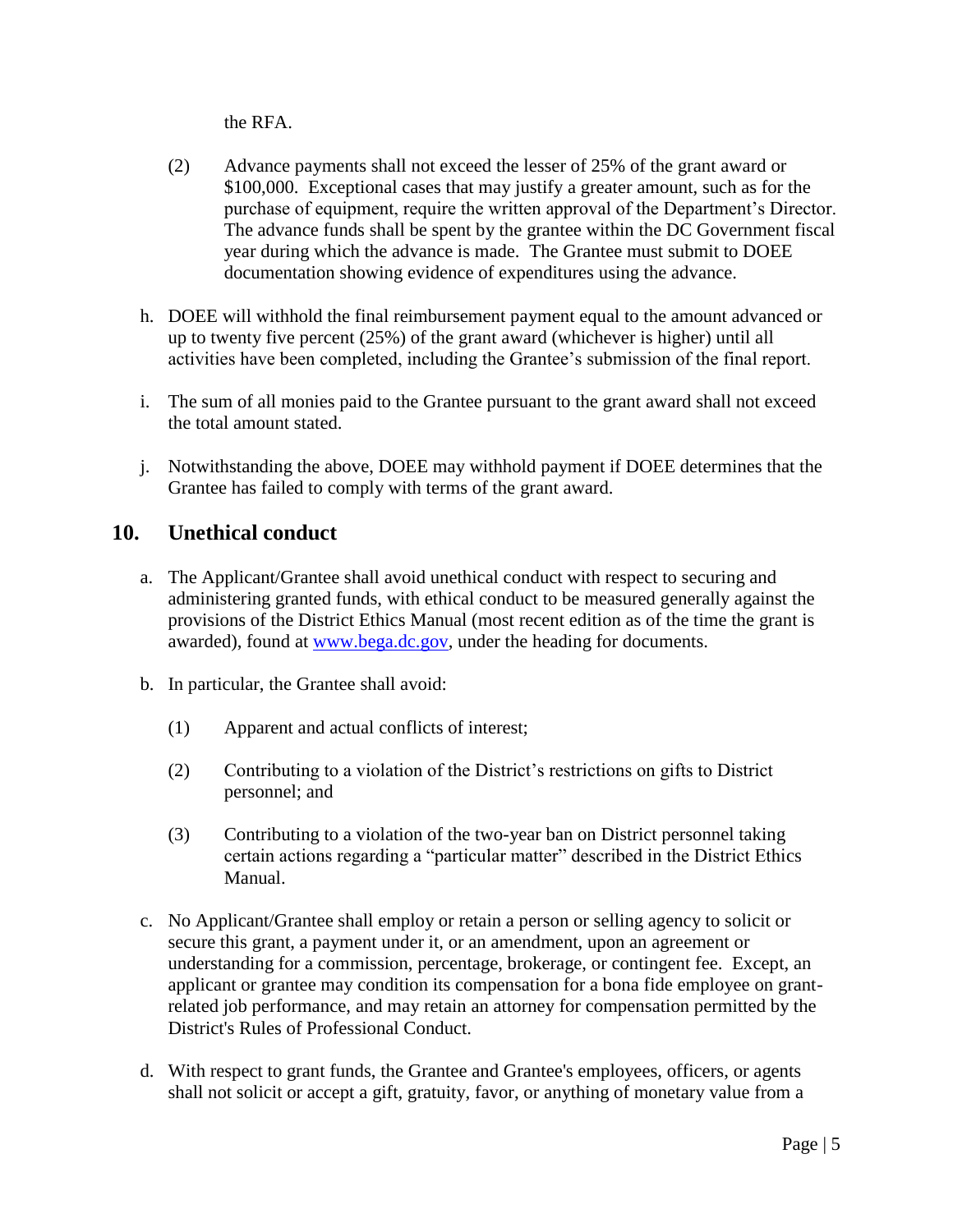contractor, subcontractor, vendor, party to a related agreement, or a beneficiary of this grant except as may be allowed under the District Ethics Manual for items that are unsolicited and of nominal value.

e. If the Grantee is a natural person, he or she shall not participate in the selection, award, or administration of funds from this grant if a real or apparent conflict of interest would be involved. This prohibition also applies to a Grantee's employee, officer, or agent. An example of a conflict would be when the Grantee makes a decision to employ, or buy from, a person or entity in which he or she, or a member of his or her immediate family, including a domestic partner, has an employment or financial interest.

#### **11. Grant purchases, including equipment, exceeding \$5,000 per unit cost**

- a. The Grantee shall not purchase with grant funds equipment or supplies exceeding \$5,000 per unit cost ("Big Grant Purchase") without DOEE's written agreement.
- b. For each Big Grant Purchase, the Grantee shall give advance written notice to DOEE to allow DOEE to approve or disallow the purchase.
- c. Identification of a Big Grant Purchase in a DOEE-approved proposal constitutes approval of the Big Grant Purchase. If a Big Grant Purchase is not identified in a DOEE-approved proposal, advance notice shall be given four (4) weeks in advance of the commitment to purchase. DOEE may waive this time period for good cause.
- d. For all Big Grant Purchases, the Grantee shall maintain an inventory record ("Big Grant Purchase Inventory") showing:
	- (1) Purchase price;
	- (2) Grant number;
	- (3) Name of item;
	- (4) Manufacturer's name;
	- (5) Serial number (if applicable);
	- (6) Acquisition history (purchase order, invoice, packing slip);
	- (7) Guarantee or warranty lapse date;
	- (8) Storage location;
	- (9) Unit price; and
	- (10) Additional costs, if any, for transportation, installation, and taxes, each as a separate item.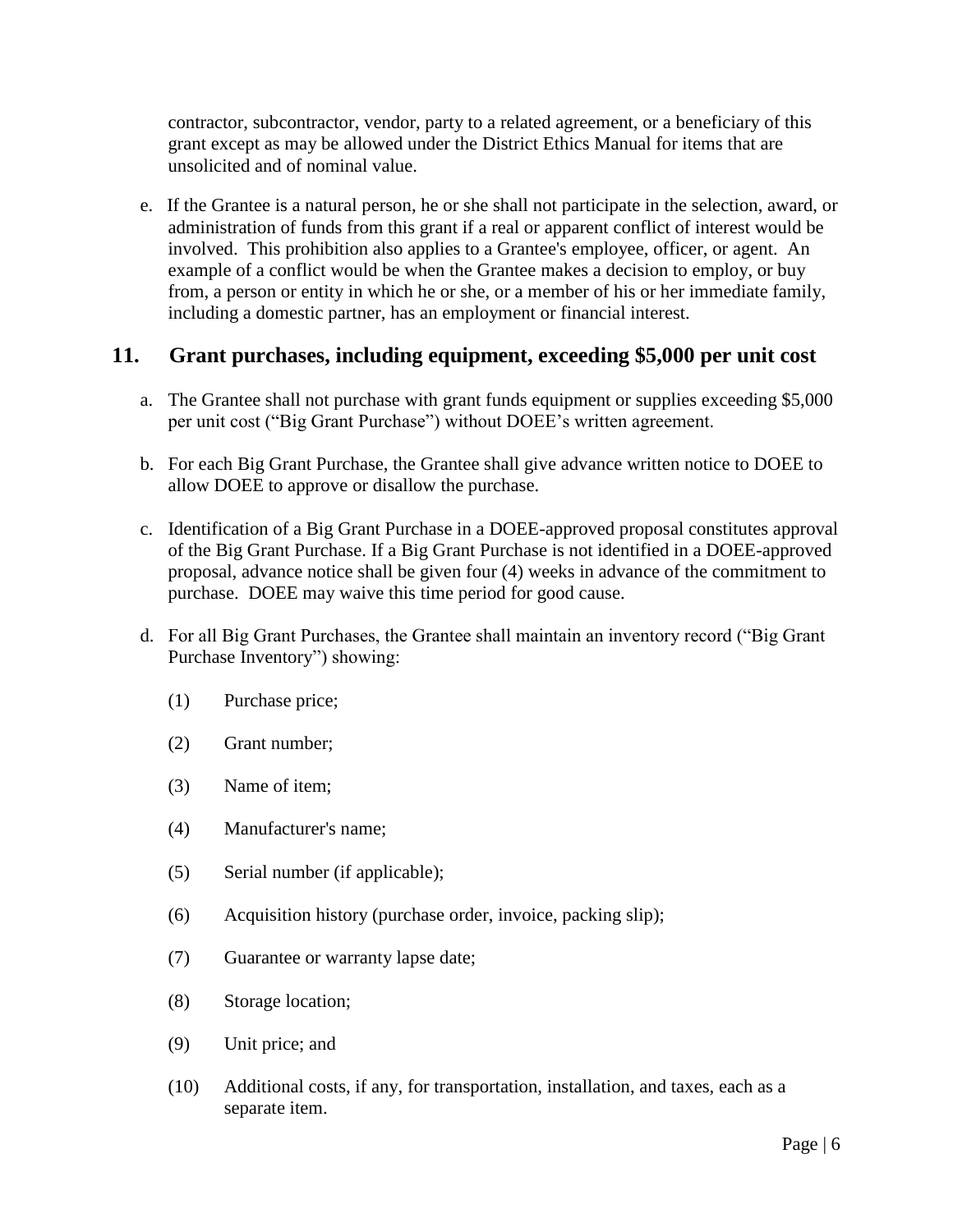- e. The Big Grant Purchase Inventory shall be updated annually, or at the expiration of the grant period, whichever occurs first.
- f. DOEE may inspect and reclaim all or part of the inventoried equipment within 12 weeks after the expiration of the grant.
- g. Warranties for Big Grant Purchases are governed by the provisions for purchases of materials and labor with an aggregate value of over \$5,000 in Section 13 of this document.

### **12. Modifications of the grant, including extensions of the grant period and increases in the grant amount**

The terms and conditions of the grant may be modified only upon DOEE's prior written approval. The modification shall take the form of an amendment to the Grant Award notice.

- a. Through an amendment, DOEE may increase or reduce the grant amount and/or extend or reduce the grant period.
- b. If DOEE notifies the Grantee that a funding increase or an extension of the grant period is available, the Grantee must apply for the increase or extension in writing according to the terms of the DOEE notification. Typically DOEE requires an application to extend a grant period eight (8) weeks in advance of the grant's then-current end date. The application must justify the amendment, and include a description of proposed changes to scope, performance schedule, description of proposed outcomes, and budget.

#### **13. Contracts, subcontracts, or sub-grants**

- a. Nothing in the Grant Award shall be construed to create a contractual relationship between DOEE and Grantee's contractor, subcontractor, sub-grantee, or vendor.
- b. Any grant-related work and/or activity that is contracted, subcontracted, or sub-granted is subject to applicable District law and DOEE's review and approval. The Grantee shall give DOEE advance notice of contracts, subcontracts, and sub-grants sufficient to allow DOEE to determine whether its approval is needed, and, if so, whether approval must come before the Grantee's execution of the contract or sub-grant.
- c. The Grantee's contract or sub-grant shall specify that the contractor or sub-grantee, and its contractors, subcontractors, or sub-grantees, shall be subject to the conditions and prohibitions of the Grant Award.
- d. Warranties for labor and materials shall be obtained for purchases of materials and labor having an aggregate value of over \$5,000. These warranties shall be for at least two (2) years. DOEE may waive this requirement in writing for demonstration or research grants.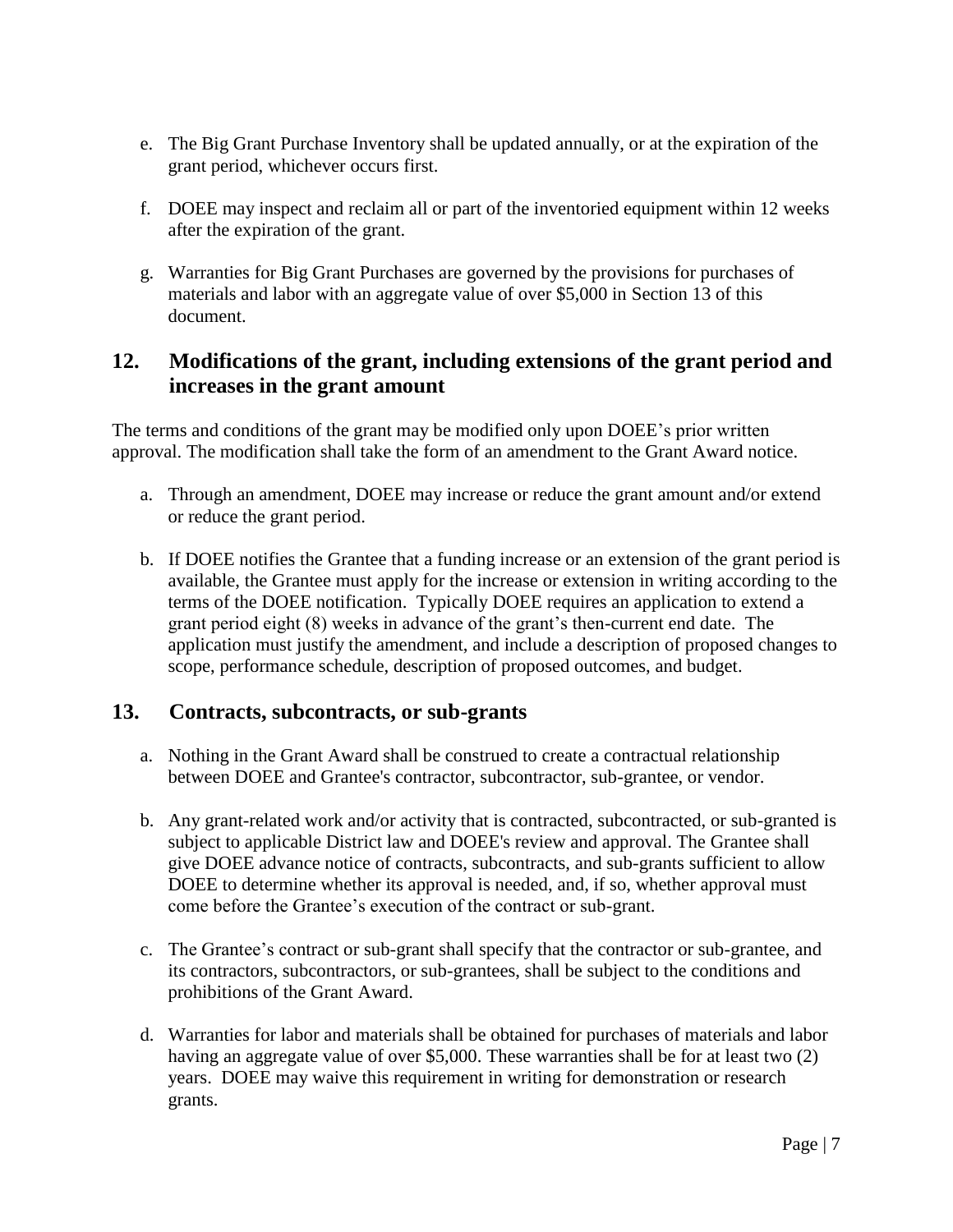- e. If the Grantee, its contractors, subcontractors, or sub-grantees disturbs work guaranteed under another District contract or grant, the Grantee shall be responsible to restore the disturbed work to a condition comparable to its original condition and warranty such restored work, or alternatively to pay the District for the damage.
- f. No grantee shall use grant funds to procure services or materials from a vendor, contractor or subcontractor that is suspended or debarred by the District or the federal government.

#### **14. Establishing and managing sub-awards**

If the grant authorizes or provides for sub-awards, as a pass-through entity, the Grantee must:

- a. Be responsible for selecting sub-awardees and as appropriate conducting sub-award competitions.
- b. Ensure that all sub-award agreements are in writing and address all of the elements for sub-award agreements identified in the RFA and GAN.
- c. Ensure that the sub-awardees are aware that they are subject to applicable terms, conditions, and requirements of the RFA, including this Appendix.
- d. Establish and follow a system for monitoring sub-awardee performance that includes elements required by the RFA, the grant award, and this Appendix, and report the results of the monitoring in performance reports required by the RFA and/or the grant award.
- e. Establish and maintain an accounting system that ensures compliance with the maximum funding limitation established in the grant award and with the requirements for payment of costs under the grant. This includes establishment of written procedures for determining that sub-award costs are allowable under the terms and conditions of the grant award and this Appendix, and may provide for determinations on a pre-award basis, through ongoing monitoring of costs that sub-grantees incur, or a combination of both approaches, provided the Grantee documents its determinations.

## **15. Requirements for facilities controlled by the Grantee**

- a. If a facility controlled by the Grantee is used during the performance of projects under the grant, it shall meet all applicable federal, state, and local regulations for the intended use. Such a facility includes an office, training room, storage yard, or staging area.
- b. With respect to such a facility, the Grantee shall identify an emergency site facility to finish the activities of the grant in the event that the primary facility becomes unavailable for use due to a catastrophic event.
- c. Each facility controlled by the Grantee that is used for activities under the grant shall be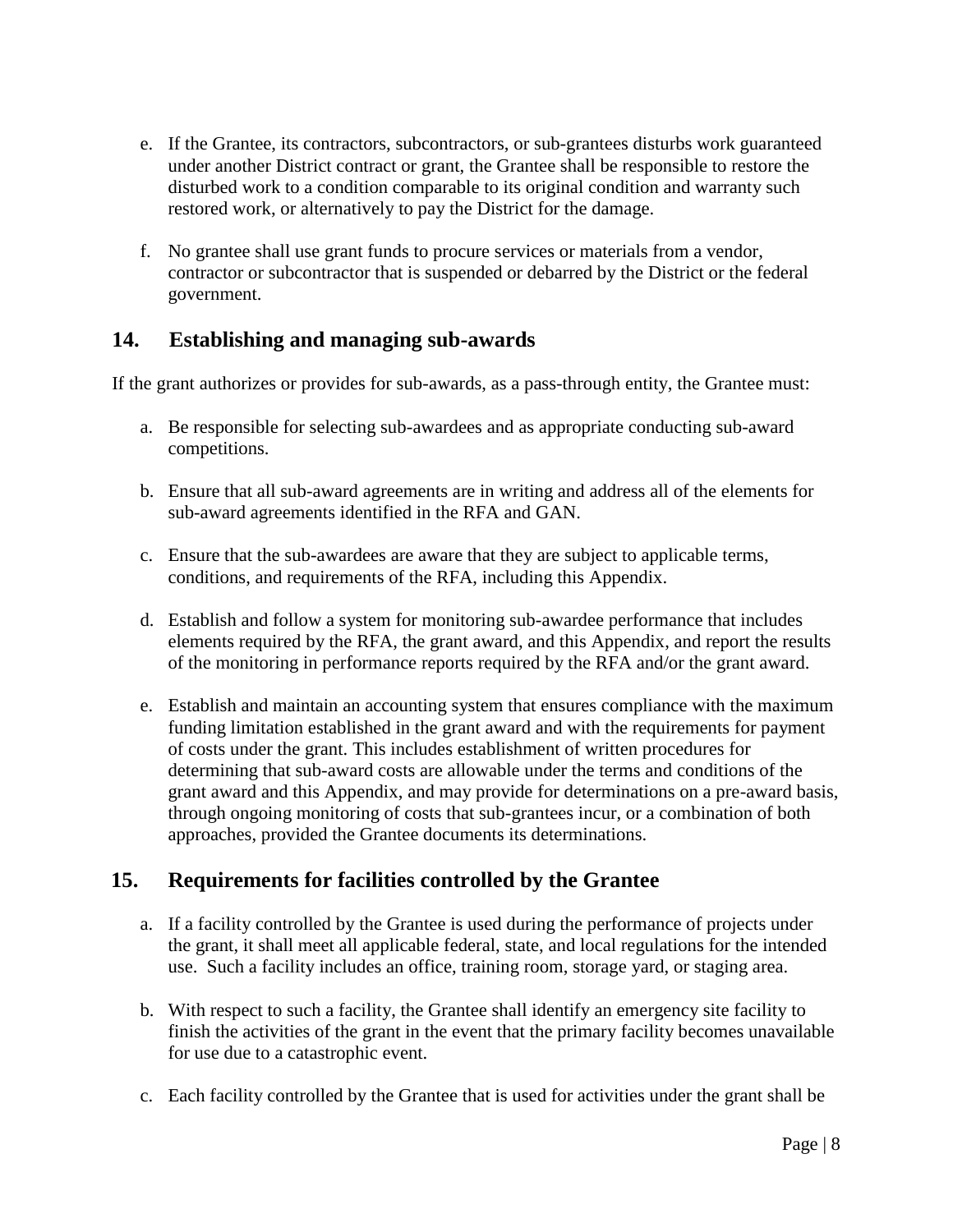accessible to mobility-limited persons consistent Rehabilitation Act of 1973 as amended, 29 U.S.C. 701 et seq., and the Americans with Disabilities Act, 42 U.S.C. 12101 et seq. This means that if a facility is not required to be modified under either Act, the Grantee need not modify it, but DOEE will require the Grantee to explain how it will seek to accommodate mobility persons.

## **16. Unusual incident reporting**

The Grantee shall report each unusual incident involving or affecting the Application or the Grantee's performance of the Grant Award to the Grant Administrator within 24 hours of the incident or its learning of the incident. The initial report may be oral or in writing (typically by e-mail). The Grantee shall also communicate a full description of the unusual incident in writing within five (5) days after the initial report.

An unusual incident is an event that is significantly different from the regular routine or established procedure. Examples may be an injury, a traffic accident, a theft, or the firing or resignation of a principal staff member or contractor identified in the Application.

#### **17. Termination**

The grant shall be subject to DOEE's termination:

- a. At any time, in whole or in part, for the convenience of the Government should DOEE determine that such termination is in the best interest of the public or the Government;
- b. Immediately for:
	- (1) Lack of funding;
	- (2) Failure of the Grantee to follow District or applicable federal law, including statutes, rules and regulations;
	- (3) Failure of the Grantee to carry out DOEE's ordered grant remediation plan;
	- (4) An ethics violation involving the grant, pursuant to the ethical standards in the most recent version of the District Ethics Manual, published by the District's Board of Ethics and Government Accountability (bega.dc.gov), as of the date that the Grant Award notice was sent; or
	- (5) Fraud, waste or abuse.
- c. After the Grantee has acknowledged or otherwise signified receipt of the grant, fourteen (14) calendar days after the Grantee receives from DOEE written notice of termination due to:
	- (1) Cause, as defined and described below; or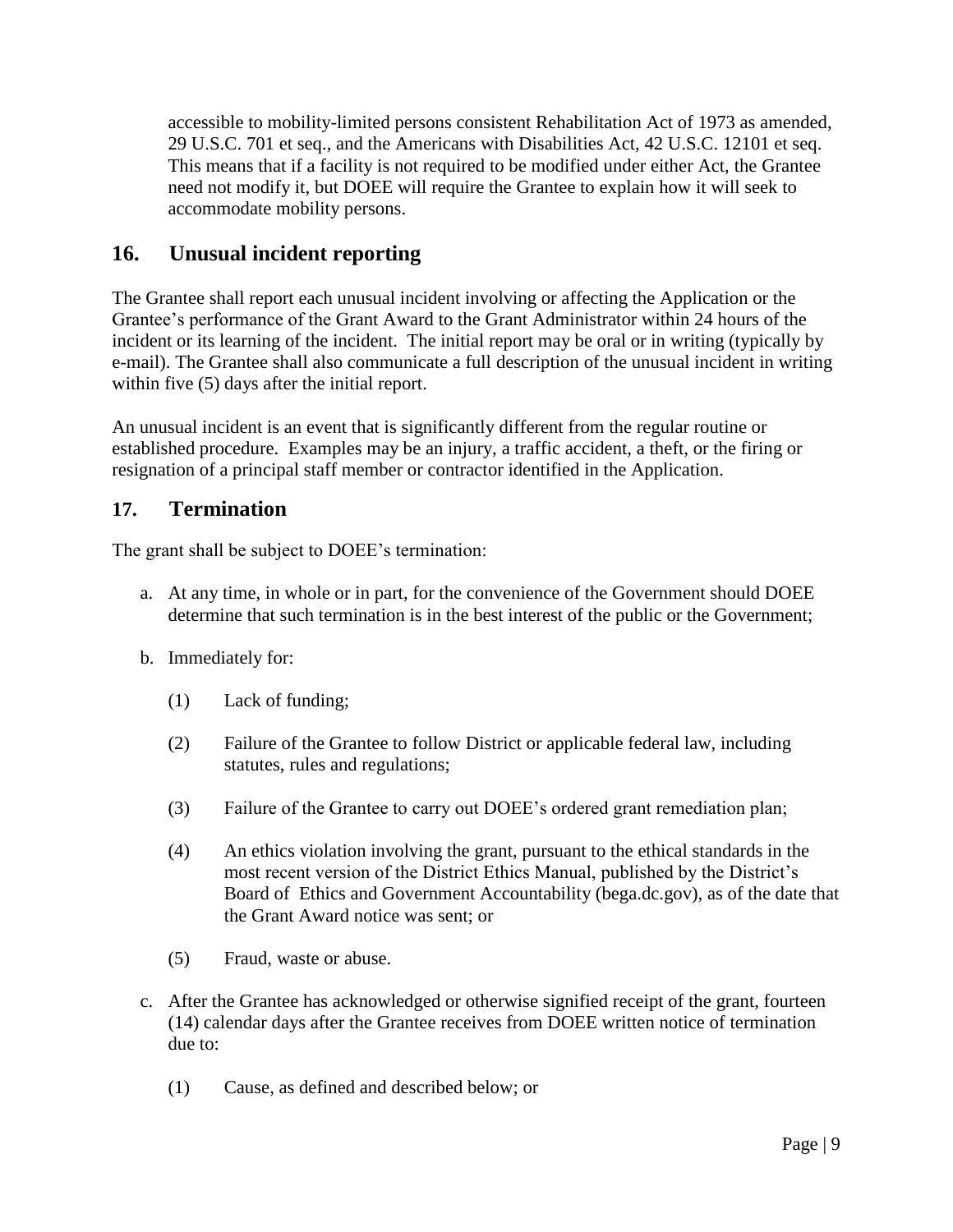(2) *Force majeure*, as defined and described below.

#### **18. Termination for** *force majeure* **or cause**

- a. For *force majeure* DOEE may terminate the grant and the Grantee may seek certain reimbursement, as described in this section.
- b. For cause DOEE may terminate the grant, but the Grantee may not receive the reimbursement allowed for termination on the basis of *force majeure*.
- c. Cause and *force majeure* defined:
	- (1) Cause is a basis for DOEE's termination of the grant, when DOEE determines that the Grantee has:
		- (a) Failed to achieve the intended outputs within the time frame that has been approved;
		- (b) Performed incompetently; or
		- (c) Performed recklessly.
	- (2) *Force majeure* is a condition or occurrence which provides a valid excuse to failure to perform within the time frame of the grant, an unexpected and disruptive event which DOEE determines could not have reasonably been anticipated or controlled, and includes:
		- (a) Timely applying for a government permit or approval but not timely receiving same from the government agency;
		- (b) A change in applicable law;
		- (c) An unforeseen weather event;
		- (d) Organized labor strike or slowdown; and
		- (e) Refusal of a necessary third party to approve, agree or participate following the Grantee's reasonable attempts to secure same.

d. The Grantee may not invoke *force majeure* as an excuse for poor planning, failure to accommodate foreseeable delays by suppliers, or the Grantee's failure to manage its own resources.

e. For *force majeure,* the Grantee may seek reimbursement for otherwisereimbursable expenditures incurred up to the date of termination, as well as reasonable costs incurred for demobilization.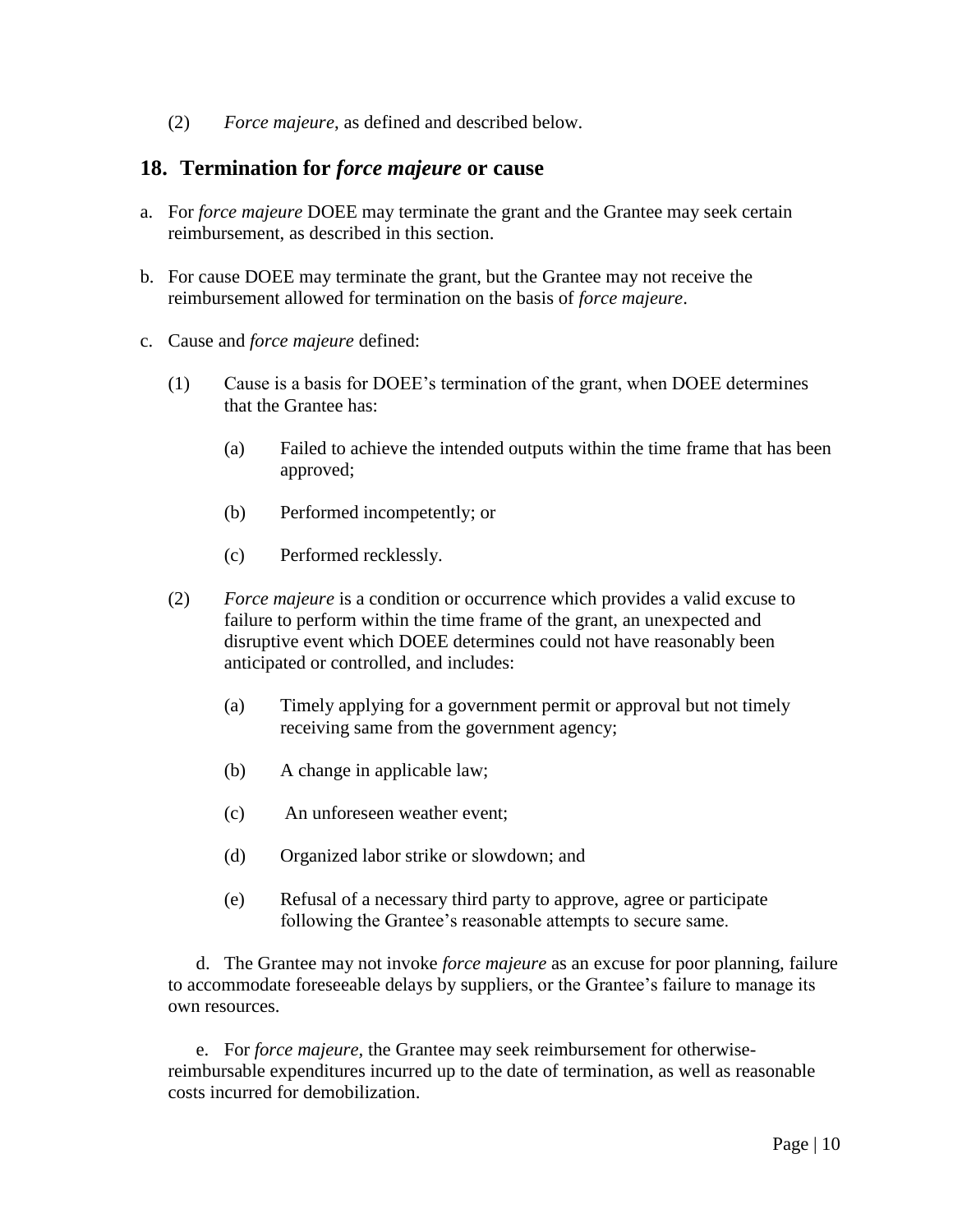## **19. Unspent funds**

Funds provided under this grant, but not spent to fulfill the terms of the grant, shall be returned immediately to DOEE either upon completion or termination of the Grant or at the end of the Term of the grant.

#### **20. Grant fiscal performance review and remediation plan**

- a. After eight (8) weeks of the Grantee's grant performance, DOEE may perform a complete grant fiscal compliance review to determine patterns and rates of expenditures.
- b. If DOEE identifies deficiencies, DOEE may require that the Grantee undertake a grant remediation plan to improve and correct fiscal problems. Grant remediation may include:
	- (1) Repayment of grant funds;
	- (2) Reduction in the Grant Award; and
	- (3) Reallocation of grant funds.

#### **21. Accounting and audits**

- a. The Grantee shall maintain an accounting system that:
	- (1) Conforms to generally accepted accounting principles;
	- (2) Permits an audit of all income and expenditures received or disbursed by the Grantee during performance of the activities approved for the grant; and
	- (3) Allows for the identification and review of documents supporting an accounting entry.
- b. The Grantee shall assist, and shall require that its contractors, subcontractors, and subgrantees assist, upon request, in the inspection and provision of financial records relevant to the grant, including financial statements and tax returns. The Grantee shall seek such assistance from each vendor of a Big Grant Purchase.
- c. At any time before final payment on this grant, or the end of the District fiscal year in which the grant ends, whichever is later, and for three (3) years thereafter, the District may audit the Grantee, its contractors, subcontractors, or sub-grantees. The District may, during this period, seek to audit vendors of Big Grant Purchases. If federal funds have been granted or sub-granted, a federal agency may undertake such audits. The Grantee shall assist the District in obtaining the cooperation of its contractors, subcontractors and vendors in such audits.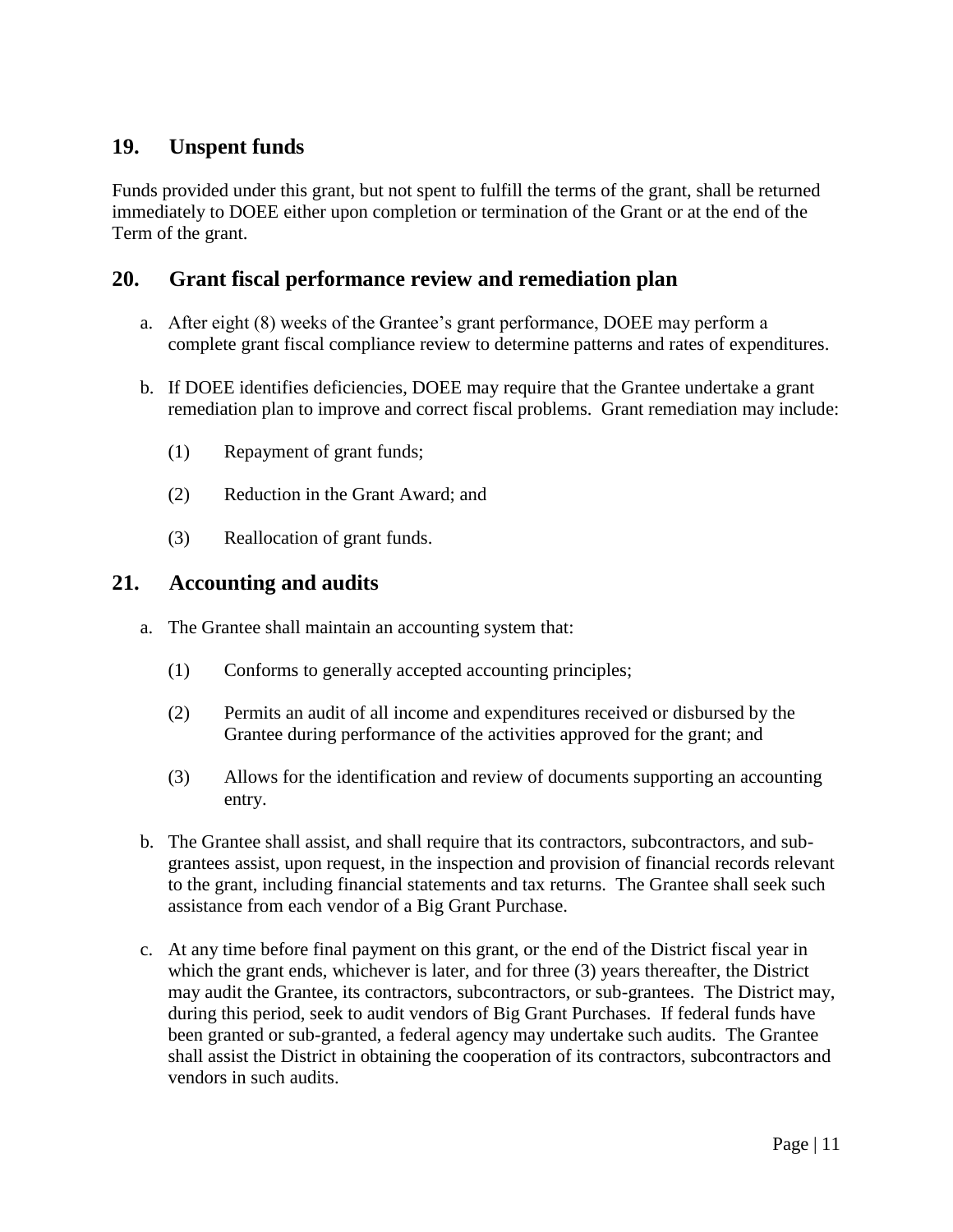If federal funds have been included in the DDOE grant to the Grantee, and the Grantee spends over the following amounts of federal funds, from all sources, the Grantee, shall obtain an independent audit of program expenditures in accordance with the new federal rules:

- (1) Grantee's fiscal year that started after 12/26/14, for an aggregate of federal funds spent of \$750,000 or more (including this grant) in its own fiscal year, the Grantee shall obtain an independent audit of program expenditures in accordance with 2 CFR 200 Subpart F.
- (2) In any event, the Grantee of federal funds shall comply with all applicable federal regulations contained in 2 CFR 200.
- (3) A copy of the audit findings and the audit report shall be submitted to the Grant Administrator no later than 30 days from the issuance of the audit findings.
- d. If a federal agency undertakes an audit of the Grantee in connection with the grant, the Grantee shall make available to DOEE all information that the audit requires, including information from its contractors, subcontractors, vendors, and sub-grantees.
- e. The Grantee shall, upon DOEE request, repay to DOEE a reimbursed expenditure which DOEE has disallowed after an audit.

#### **22. Document retention for three years**

- a. For three (3) years after the final DOEE payment of the grant, or the end of the District fiscal year in which the grant ends, whichever is later, the Grantee must maintain complete documentation of the grant activities, including financial records and other documents supporting accounting entries. Upon DOEE's request, the Grantee must be able to produce for review the documentation, including for DOEE audit or, if applicable, federal audit.
- b. The Grantee must be able to produce these materials for review, permit review of them, and respond promptly to questions regarding them, upon DOEE's or an auditor's request.
- c. If a claim, litigation, or audit is filed or commenced before the expiration of the threeyear period, the documentation retention period shall be tolled and documentation must be preserved until the claim, litigation, or audit has been finally resolved.
- d. The Grantee shall secure the agreement to the provisions of this section in writing from a person subject to an audit requirement in Section 20.

## **23. Attribution of funding**

a. When communicating in writing (including in signage, on garments, and electronically) about the activity or project which the grant funds, the Grantee must identify publicly the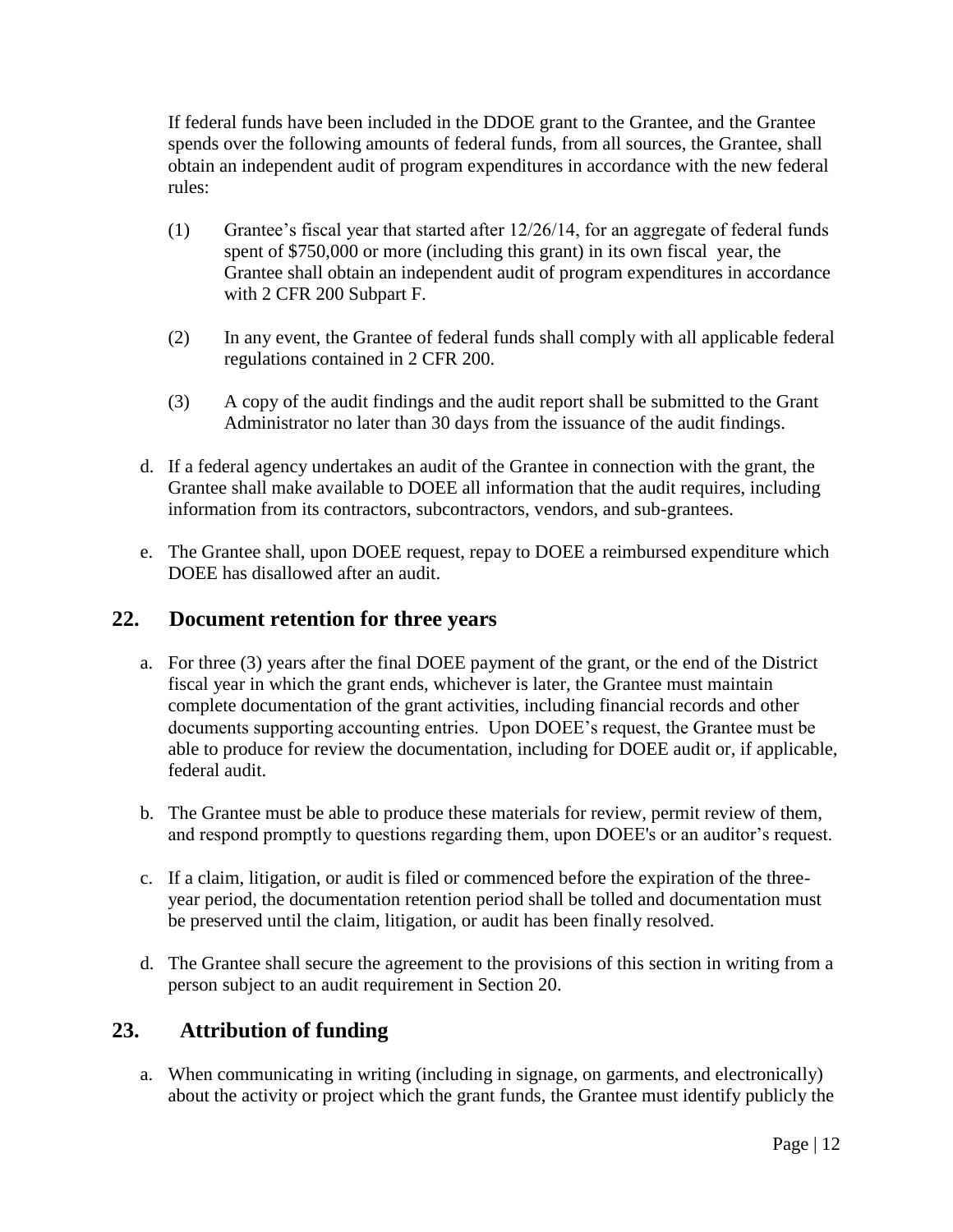support of DOEE. The Grantee shall include a DOEE logo, which DOEE will provide.

- b. The Grantee shall follow DOEE Sign Design Guidelines and Publication Design Guidelines.
- c. If federal or other funds have been sub-granted, and if requested, the Grantee must similarly acknowledge the funds' source.

## **24. Rights in data and other information**

- a. DOEE retains ownership of all information produced pursuant to this grant award, including data regarding persons surveyed, interviewed, and/or counted, and any information regarding to whom services or things were provided.
- b. To ensure the protection of persons' confidentiality and compliance with District law and policies regarding confidentiality, the Grantee may not publish scientific or technical articles based on these data and/or information without DOEE's prior written consent. DOEE is, for federal funding, subject to certain information restrictions, and may require notice to, and a decision from, the federal funder.
- c. DOEE will not unreasonably withhold consent to a request by Grantee for a nonexclusive license to use aggregated, non-confidential data, including for publication in professional and scientific journals and meetings.
- d. The documents for this grant are public documents and may be disclosed under the District's Freedom of Information Act, D.C. Official Code §§ 2-531 - 40. DOEE shall have the right to disclose to a third party the identity of a person providing a service or good under this grant and the terms of insurance obtained pursuant to this grant.
- e. The grant may involve activities in which confidential information is provided to the Grantee. DOEE may also advise the Grantee in writing as to the content and nature of confidential information. When the Grantee uses or has access to confidential information, it shall treat the information as follows:
	- (1) The Grantee shall use confidential information only to the extent required to accomplish the purposes of this grant.
	- (2) The Grantee shall not disclose confidential information to others without the express written permission of DOEE. Exception: The Grantee may disclose confidential information to its contractors who have agreed in writing to be bound by the disclosure limitations in this section.
	- (3) To be considered confidential information subject to the disclosure limitations in this section, DOEE's orally provided information shall be identified as confidential at the time of disclosure, summarized in writing and the summary delivered within thirty (30) days of disclosure.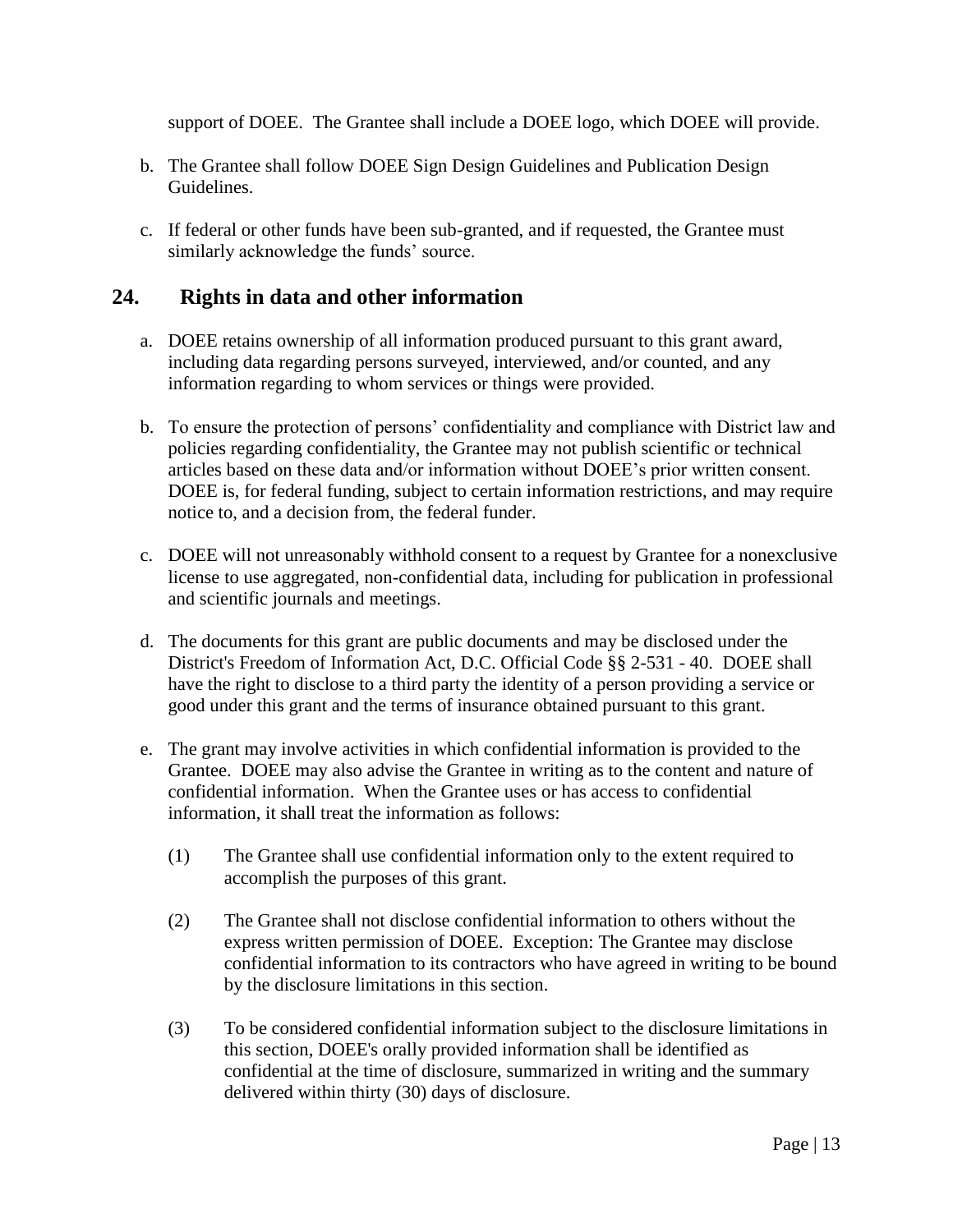- (4) Confidential information shall not pass in ownership to the Grantee. The furnishing of confidential information does not constitute a license to the Grantee to use the information for purposes beyond the activities of this grant.
- (5) After being requested by DOEE to destroy confidential information, the Grantee shall return or destroy it within seven (7) days. Destruction shall be verified by the Grantee in writing by a duly authorized officer or manager. Confidential information that is not returned or destroyed shall remain subject to the confidentiality obligations set forth in this section.
- (6) The confidential information shall not be copied or reproduced at any time without the prior written consent of DOEE, except for distribution to employees or contractors in accordance with, and subject to, the provisions of this section.
- (7) The requirements of this section shall continue past the term of this grant.
- (8) The Grantee shall secure from contractors agreement, in writing, to be bound by this section if the contractors use or have access to confidential information.
- (9) Confidential information shall include, but not be limited to: Homeowner names, phone numbers, social security numbers, financial information, and home security arrangements.

## **25. Indemnification**

Unless prohibited by law, the Grantee shall indemnify, defend, and hold harmless the District of Columbia and its officers, agents, and employees from any and all claims which are in any way connected to the grant. Unless prohibited by law, the Grantee shall require its principal contractors, subcontractors, sub-grantees, and/or vendors for this grant to do the same.

#### **26. Insurance**

Unless DOEE waives insurance requirements in writing, the following are conditions to receipt of funds under the grant:

- a. Except as provided below, the Grantee shall obtain the following minimum insurance coverages and keep such insurance coverage in force throughout the grant period:
	- (1) Commercial General Liability Insurance: one million dollars (\$1,000,000) limit per occurrence, and two million dollars (\$2,000,000) aggregate, with the District added as additional insured;
	- (2) Automobile Liability Insurance: one million dollars (\$1,000,000) per occurrence combined single unit;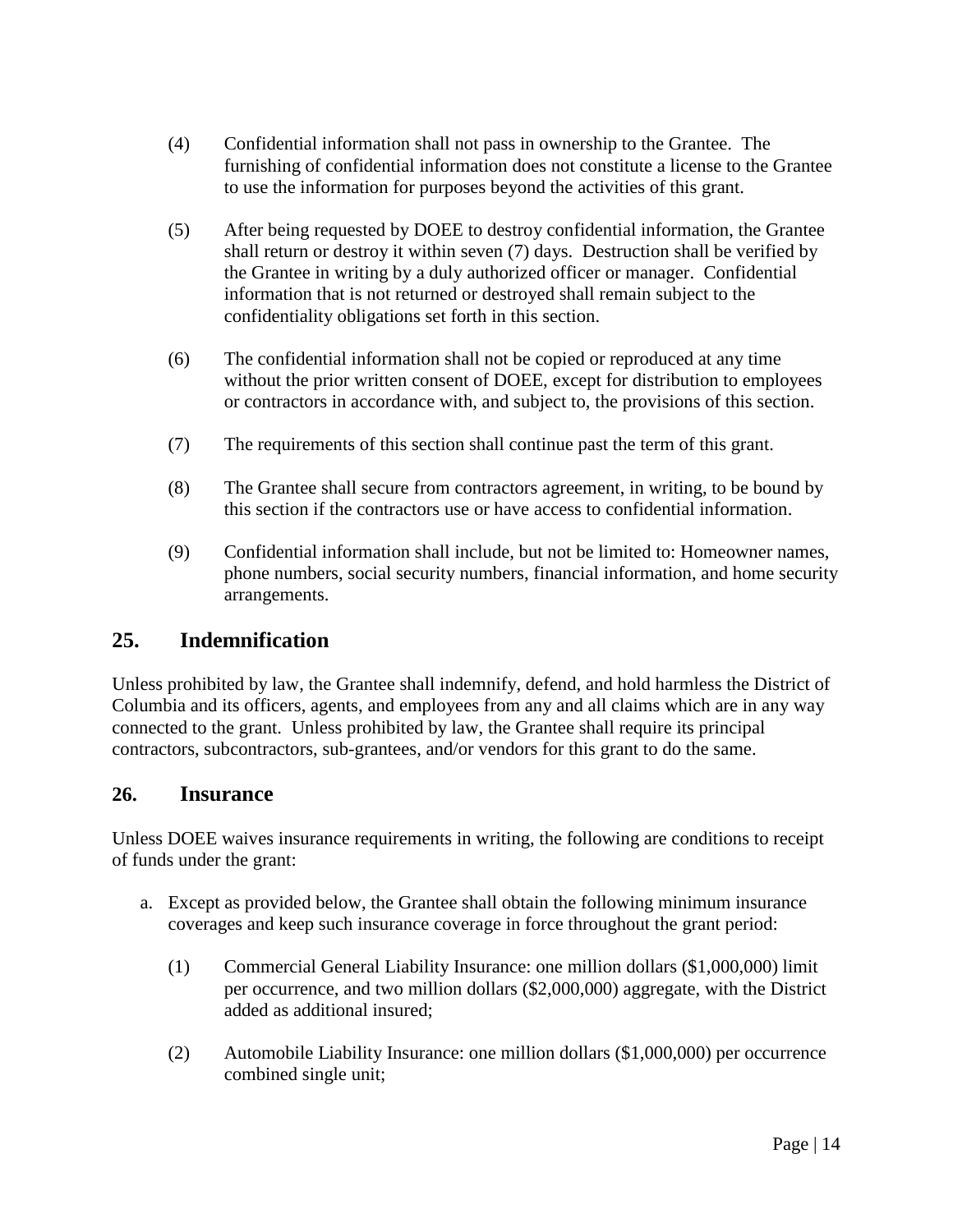- (3) Workers' Compensation Insurance according to the statutes of the District of Columbia, including Employer's Liability of at least:
	- (a) One hundred thousand dollars (\$100,000) per accident for injury;
	- (b) Five hundred thousand dollars (\$500,000) per employee for disease; and
	- (c) Five hundred thousand dollars (\$500,000) policy limit for disease;
- (4) Umbrella/Excess Liability Insurance: two million dollars (\$2,000,000) limit per occurrence; and
- (5) Professional Liability Insurance: two million dollars (\$2,000,000) limit per claim;
- (6) When District property is used or a District facility is used, crime insurance (third party indemnity) to cover the dishonest acts of employees of the Grantee, its contractors, and sub-grantees that result in loss to the District; and
- (7) Sexual/Physical Abuse and Molestation insurance if minors are involved in the services provided, and no other policy covers the matter, in the amount of one million dollars (\$1 million) per occurrence and two million dollars (\$2 million) aggregate, with the District as an additional insured.
- b. For each project conducted on federal property, in addition to the coverages in paragraph a. of this section:
	- (1) The Grantee and its sub-grantees must procure public and employee liability insurance from responsible companies with a minimum limitation to be the greater of:
		- (a) One million dollars (\$1,000,000) per person for any one claim, and an aggregate limit of three million dollars (\$3,000,000) for any number of claims arising from any one incident; or
		- (b) The minimum required by law, if any;
	- (2) The United States of America must be named as an additional insured on each such policy;
	- (3) Each such policy shall specify that the insured shall have no right of subrogation against the United States for payments of any premiums or deductibles thereunder; and
	- (4) Each such policy shall be obtained by the insured, be for the account of the insured, and be at the insured's sole risk.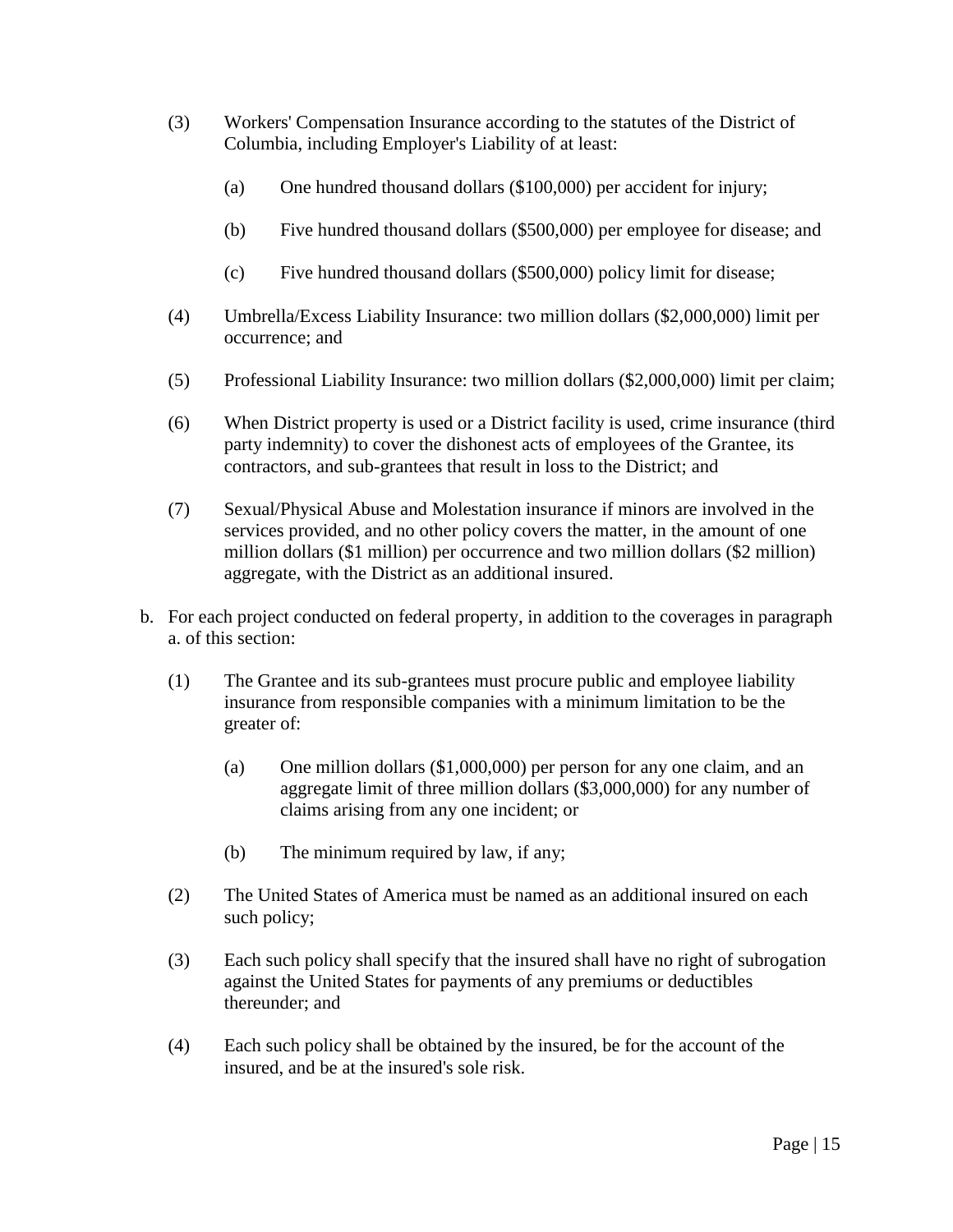- c. The insurance policies obtained by the Grantee shall:
	- (1) Be written with companies licensed by the state in which the Grantee's principal offices are located and qualified to write insurance policies in the District of Columbia or by the District of Columbia;
	- (2) Provide for at least thirty (30) days' written notice to DOEE prior to their termination or material alteration; and
	- (3) Be financially responsible, with either an A.M. Best Company financial strength and financial size category rating of A-VIII or higher, a Standard & Poor's rating of AA or higher, or a Moody's rating of Aa2 or higher.
- d. The Grantee shall require each grant-related subcontractor or sub-grantee to carry the insurance required herein, or the Grantee may, at its option, provide the coverage for a subcontractor or sub-grantee.
- e. Unless otherwise prohibited by law, each policy (excluding Workers' Compensation and Professional Liability, if applicable) shall:
	- (1) Name the District as an additional insured with respect to work or services performed under the grant or sub-grant;
	- (2) Provide that the insurance coverage provided thereunder will be primary and noncontributory with any other applicable insurance; and
	- (3) Contain a waiver of subrogation in favor of the District of Columbia.
- f. The Grantee may submit a Certificate of Insurance giving evidence of the required coverage either before or after the date of the Grant Award Notice, but DOEE must receive it before DOEE makes a payment of grant funds.
- g. The requirements of this section shall not apply to a government agency that provides one of the following:
	- (1) For an agency of the District of Columbia, a written statement that the agency complies with the intent of the paragraph by requiring insurance for all activities not carried out by District employees; and
	- (2) For a non-District government agency, a written statement (a) that the agency is self-insured, (b) that the self-insurance is primary and non-contributory with any other insurance maintained by the District of Columbia, and (c) identifying the self-insurance fund.